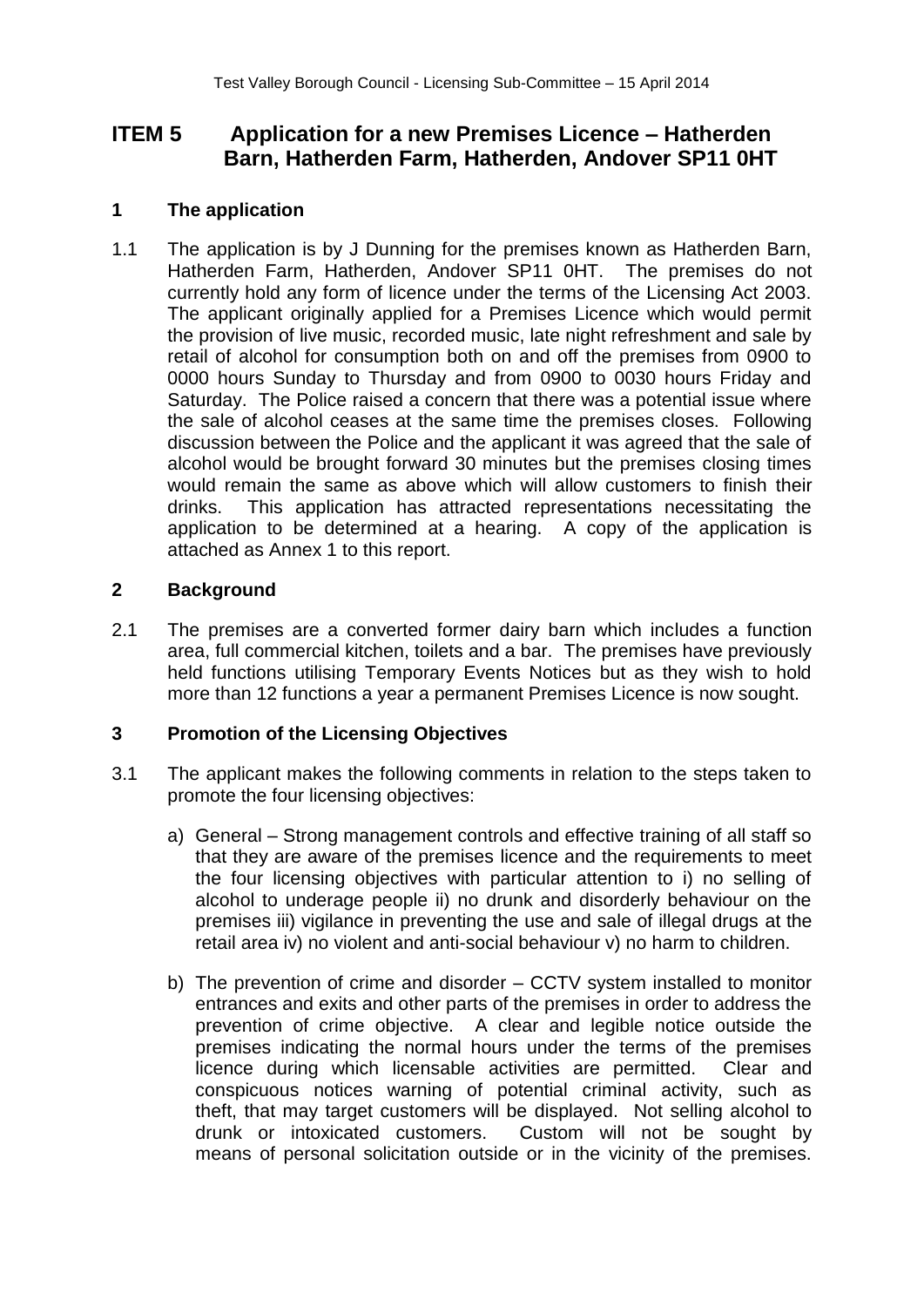Prevention and vigilance in illegal drug use at the retail unit area. Staff will be well trained in asking customers to use premises in an orderly and respectful manner and prevent drinking alcohol at the retail unit (ex. canned or bottled beer).

- c) Public safety internal and external lighting fixed to promote the public safety objective. Well trained staff adherence to environmental health requirements. Training and implementation of underage ID checks. A log book or recording system shall be kept upon the premises in which shall be entered particulars of inspections made, those required to be made by statute and information compiled to comply with any public safety condition attached to the premises licence that requires the recording of such information. The log book shall be kept available for inspection when required by persons authorised by the Licensing Act 2003 or associated legislation. All parts of the premises and fittings and apparatus therein, door fastenings and notices, lighting, heating, electrical, air condition, sanitary accommodation and other installations, will be maintained at all times in good order and in a safe condition.
- d) The prevention of public nuisance Prominent, clear and legible notices will be displayed at the exit requesting the public to respect the needs of nearby residents and to leave the premises and area quietly. Deliveries of goods necessary for the operation of the business will be carried out at such a time or in such a manner as to prevent nuisance and disturbance to nearby residents. The licensee will ensure that staff who arrive early morning or who depart late at night when the business has ceased trading conduct themselves in such a manner to avoid causing disturbance to nearby residents. Customers will be asked not to stand around loudly talking in the street outside of the premises. Customers will not be admitted to premises above opening hours. The movement of bins and rubbish outside the premises will be kept to a minimum after 11.00pm. This will help to reduce the levels of noise produced by the premises. Any lighting on or outside of the premises will be positioned and screened in such a way so as to not cause a disturbance to nearby residents. Adequate waste receptacles for use by customers will be provided in the local vicinity.
- e) The protection of children from harm "Challenge 25" sign which is a retailing strategy that encourages anyone who is over 18 but looks under 25 to carry acceptable ID (a card bearing the PASS hologram, a photographic driving licence or a passport) if they wish to buy alcohol. Staff well trained about requirements for person's identification, establishment of age, etc. All the details provided in the Training Record Book available at the retail unit. Log Book will be kept upon the premises all the time.

The measures to promote the licensing objectives are of relevance when considering the representations received.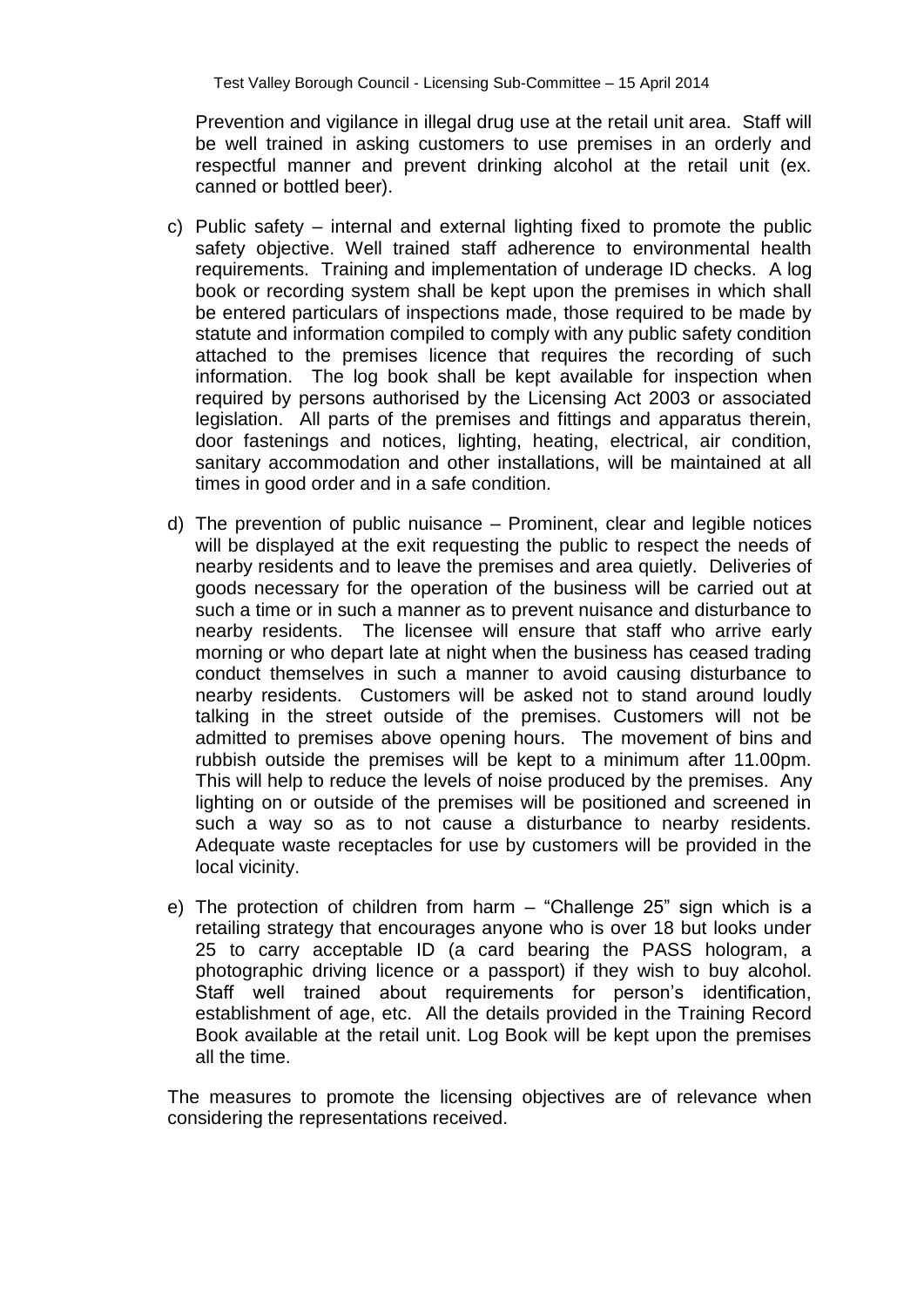### **4 Relevant Representations – Responsible Authorities**

- 4.1 **Housing and Environmental Health Service –** The Environmental Protection Team raises an objection to the application which is set out in Annex 2 attached to this report.
- 4.2 **Hampshire Constabulary –** The applicant has agreed to the licence conditions set out in Annex 3 attached to this report as recommended by the Police who thus have no objection. Please also see paragraph 1.1 above.
- 4.3 **Hampshire County Council Safeguarding Unit**  Does not have any conditions or representations for this application.
- 4.4 **Hampshire Fire and Rescue Service –** Having examined the application the Fire and Rescue Service does not wish to make any representation.

#### **5 Relevant Representations – Other Persons**

- 5.1 K Lucas Objection to the application on the grounds that the licensing objective of prevention of public nuisance will not be achieved. See Annex 4 to this report.
- 5.2 A Aldis Objection to the application on the grounds that the licensing objective of prevention of public nuisance will not be achieved. See Annex 5 to this report.
- 5.3 E Hiscocks Objection to the application on the grounds that the licensing objective of prevention of public nuisance will not be achieved. See Annex 6 to this report.
- 5.4 In addition, two letters of support were received but were received after the 28 day period for receipt of comments and so cannot be considered.

#### **6 Policy Considerations**

6.1 It is considered that the following extracts from the guidance issued by the Secretary of State under section 182 of the Licensing Act 2003 (June 2013 edition) are relevant.

2.18-2.24 – Public nuisance 8.33-8.41 – Steps to promote the licensing objectives 9.1, 9.3, 9.27-9.40 – Determining applications 10.1-10.13 – Conditions

A copy of the Secretary of State's Guidance will be provided at the meeting for Members of the Sub Committee. Additional copies can be obtained from the Home Office website.

6.2 It is considered that the following extracts from the Licensing Authority's own Statement of Licensing Policy are relevant to this application: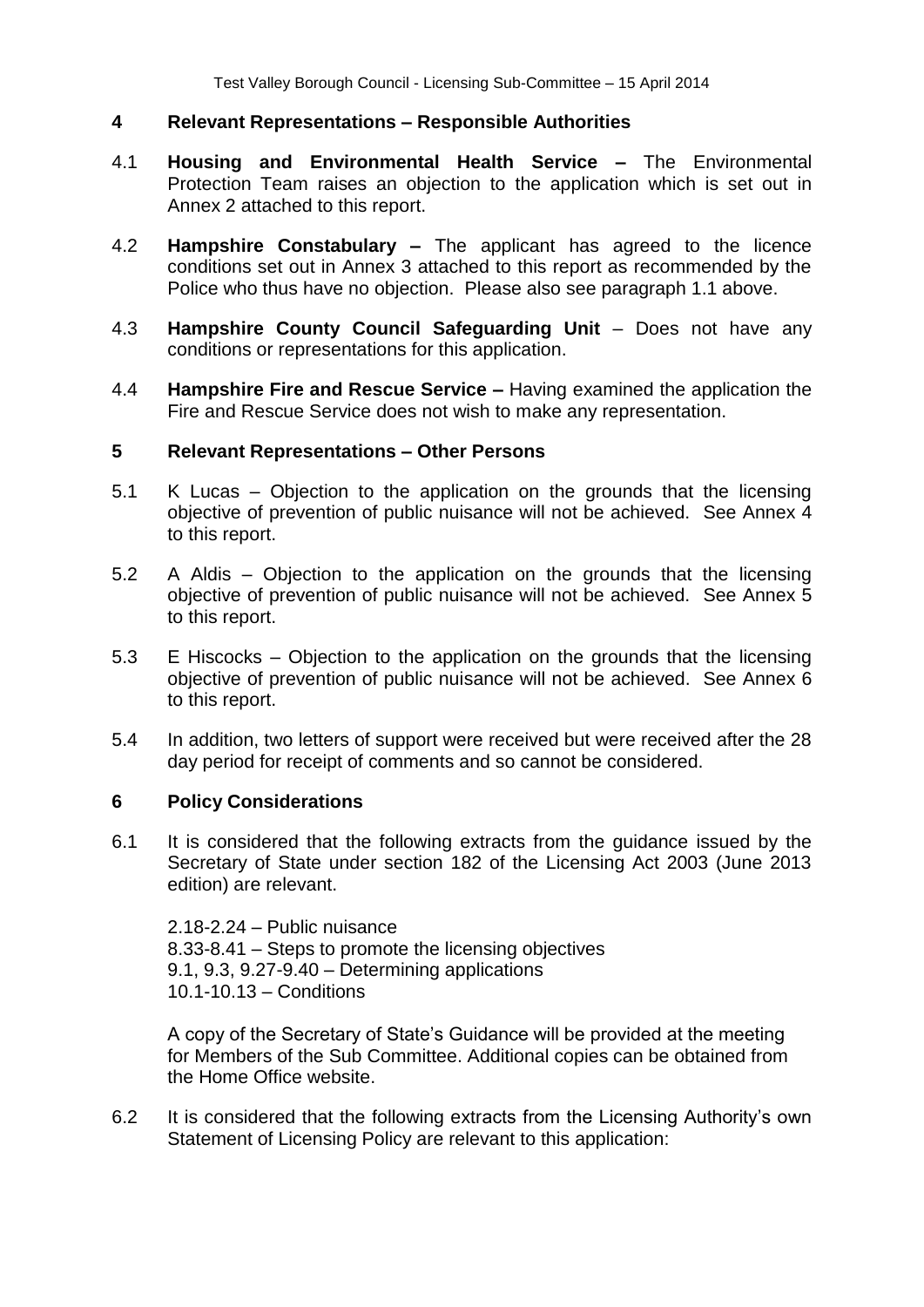### Section C Prevention of Public Nuisance

The Statement of Licensing Policy has either previously been provided for Members of the Sub Committee or will be provided at the hearing. Copies can also be obtained from the Licensing Section of the Legal and Democratic Service or downloaded from the Council's website.

### **7 Observations**

- 7.1 The Committee is obliged to determine this application with a view to promoting the four licensing objectives of prevention of crime and disorder, public safety, prevention of public nuisance and the protection of children from harm. In making its decision, the Committee is also obliged to have regard to the national Guidance and the Council's own Statement of Licensing Policy. The Committee must also have regard to all of the representations made and the evidence it hears. The Committee must take such of the following steps as it considers appropriate for the promotion of the licensing objectives:
	- a) Grant the application as requested
	- b) Modify the conditions of the licence, by altering or omitting or adding to them. (The Committee may where appropriate attach different conditions to different parts of the premises concerned and/or to different licensable activities).
	- c) Reject the whole or part of the application (in the case of the latter for example by only allowing some of the licensable activities or permitting them to take place at times other than those requested).

The Committee is asked to note that it may not modify the conditions or reject the whole or part of the application merely because it considers it desirable to do so. It must actually be appropriate in order to promote one or more of the four licensing objectives:-

- a. Prevention of crime and disorder
- b. Public safety
- c. Prevention of public nuisance
- d. Protection of children from harm